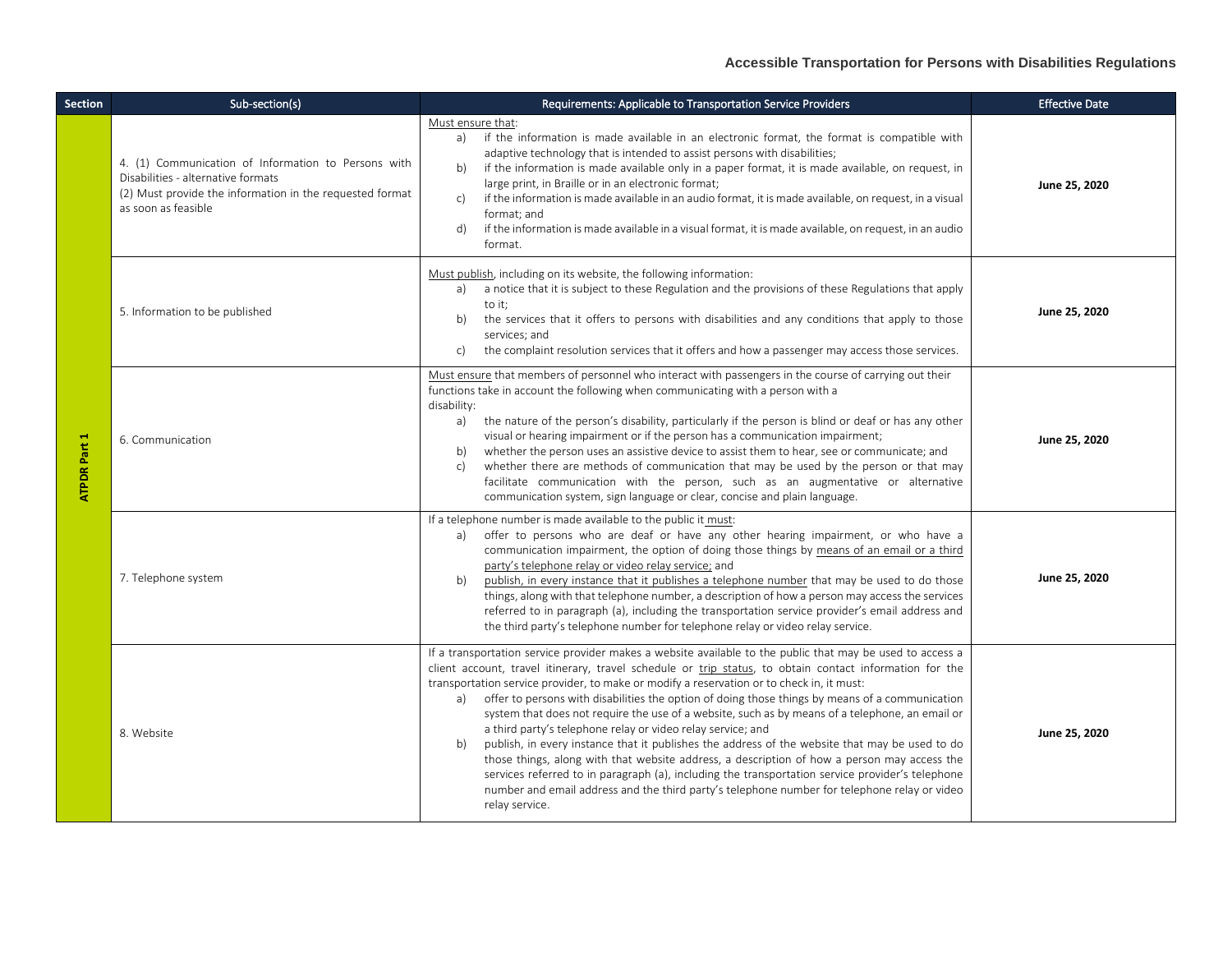## **Accessible Transportation for Persons with Disabilities Regulations**

|  | 9. Website requirements                   | A transportation service provider must ensure that every website that it owns, operates or controls and<br>that is made available to the public - including any mobile site that contains other platforms, such as<br>applications - meets the requirements for a Level AA conformance that are set out in the Web Content<br>Accessibility Guidelines.                                                                                                                                                                                                                                                                                                                                                                                                                                                                                                                                                                                                                                                                                                                                                                                                                                                                                                                                                                                                                                                                                                                                                                                                                                                                                                                                                                                                                                                                                                                                             | December 31, 2020 |
|--|-------------------------------------------|-----------------------------------------------------------------------------------------------------------------------------------------------------------------------------------------------------------------------------------------------------------------------------------------------------------------------------------------------------------------------------------------------------------------------------------------------------------------------------------------------------------------------------------------------------------------------------------------------------------------------------------------------------------------------------------------------------------------------------------------------------------------------------------------------------------------------------------------------------------------------------------------------------------------------------------------------------------------------------------------------------------------------------------------------------------------------------------------------------------------------------------------------------------------------------------------------------------------------------------------------------------------------------------------------------------------------------------------------------------------------------------------------------------------------------------------------------------------------------------------------------------------------------------------------------------------------------------------------------------------------------------------------------------------------------------------------------------------------------------------------------------------------------------------------------------------------------------------------------------------------------------------------------|-------------------|
|  | 10. Public announcements inside terminals | A carrier must ensure that any public announcement relating to a departure or a gate or track assignment<br>that is made for passengers waiting at a boarding area inside a terminal is made in an audio format and in<br>a visual format. If a transportation service provider makes any public announcement relating to safety or<br>security inside a terminal, they must make that announcement in an audio and visual format.                                                                                                                                                                                                                                                                                                                                                                                                                                                                                                                                                                                                                                                                                                                                                                                                                                                                                                                                                                                                                                                                                                                                                                                                                                                                                                                                                                                                                                                                  | December 31, 2020 |
|  | <b>Training</b>                           |                                                                                                                                                                                                                                                                                                                                                                                                                                                                                                                                                                                                                                                                                                                                                                                                                                                                                                                                                                                                                                                                                                                                                                                                                                                                                                                                                                                                                                                                                                                                                                                                                                                                                                                                                                                                                                                                                                     |                   |
|  | 15. Application                           | A transportation service provider must ensure that members of personnel receive the training that is<br>required under sections 16 to 19.                                                                                                                                                                                                                                                                                                                                                                                                                                                                                                                                                                                                                                                                                                                                                                                                                                                                                                                                                                                                                                                                                                                                                                                                                                                                                                                                                                                                                                                                                                                                                                                                                                                                                                                                                           | December 31, 2020 |
|  | 16. (1)                                   | If a member of personnel may be required to interact with the public or to participate in making decisions<br>or in developing policies or procedures in relation to the requirements of these Regulations, they must<br>receive training that provides an adequate level of knowledge and skills to carry out those functions,<br>including training with respect to the requirements of these Regulations and the policies and procedures of<br>the transportation service provider with respect to persons with disabilities.                                                                                                                                                                                                                                                                                                                                                                                                                                                                                                                                                                                                                                                                                                                                                                                                                                                                                                                                                                                                                                                                                                                                                                                                                                                                                                                                                                    | December 31, 2020 |
|  | 16. (2) Contents of training              | The training referred to in subsection (1) must provide an adequate level of knowledge in respect of<br>the following principles:<br>a)<br>the principle that all persons must be treated with dignity regardless of their<br>i.<br>disabilities.<br>the principle that all persons must have the same opportunity to make for themselves<br>ii.<br>the lives that they are able and wish to have regardless of their disabilities or of how<br>their disabilities interact with their personal and social characteristics,<br>the principle that all persons must have barrier-free access to full and equal<br>iii.<br>participation in society, regardless of their disabilities, and<br>the principle that all persons must have meaningful options and be free to make their<br>iv.<br>own choices, with support if they desire, regardless of their disabilities;<br>the different types of barriers that may hinder equal access to transportation services for persons<br>b)<br>with disabilities;<br>the various types of assistance that may be needed by persons with disabilities and the duties of<br>c)<br>the transportation service provider in relation to those needs, including<br>the type of assistance that they must provide to persons with disabilities, and<br>i.<br>ii.<br>the assistive devices that are commonly used by persons with disabilities and the<br>methods of communication that may be used by, or may facilitate communication<br>with, persons with disabilities, such as an augmentative or alternative<br>communication system, sign language or clear, concise and plain language;<br>communication with persons with disabilities in accordance with section 6 and how to interact<br>d)<br>with them in a manner that respects their autonomy and dignity;<br>the role of a support person; and<br>e)<br>the role and needs of a service dog.<br>f) | December 31, 2020 |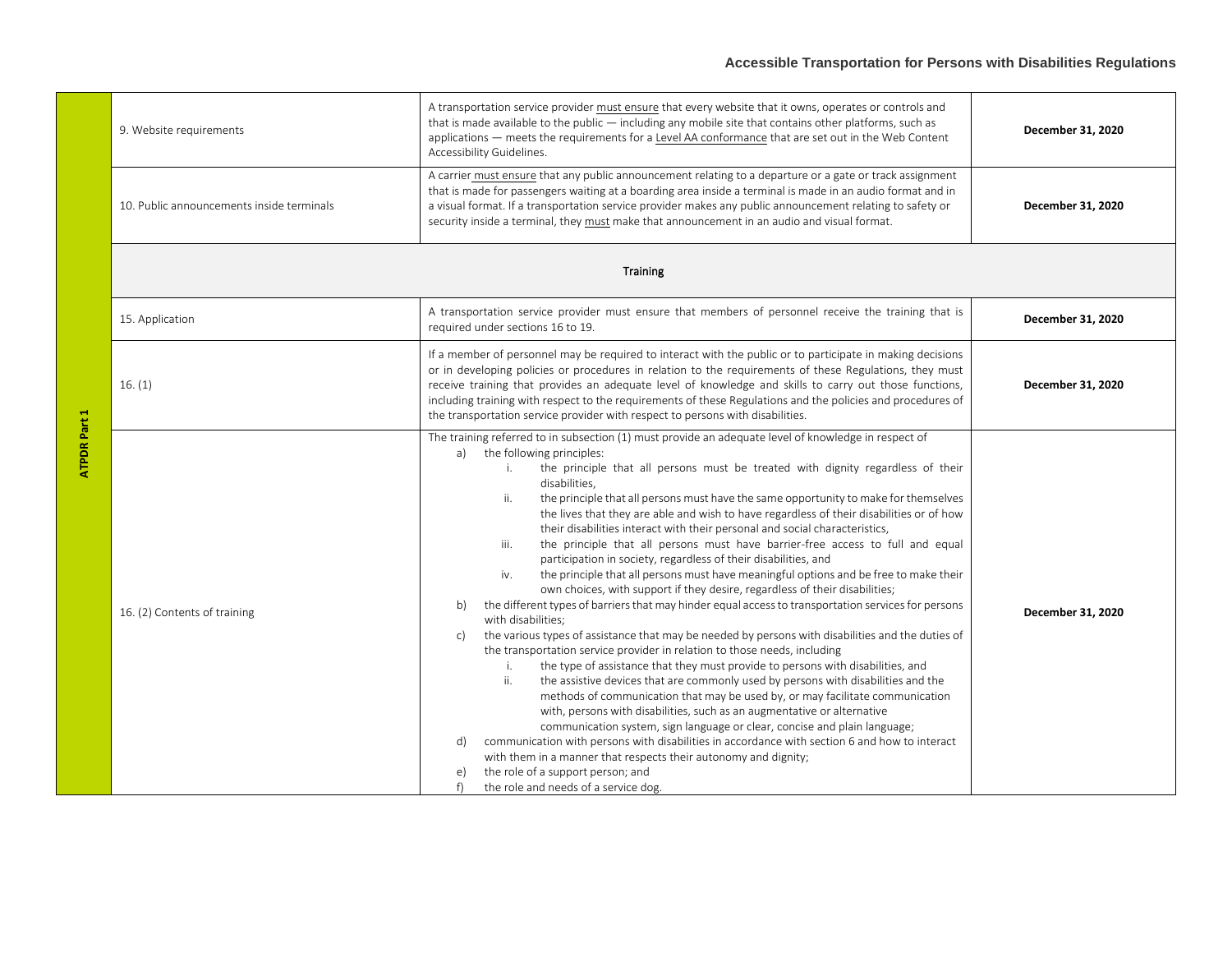## **Accessible Transportation for Persons with Disabilities Regulations**

| <b>ATPDR Part 1</b> | 17. Physical assistance                           | If a member of personnel may be required to provide physical assistance to a person with a disability in the<br>course of carrying out their functions, they must receive training that provides an adequate level of<br>knowledge and skills to carry out those functions, including training on how to:<br>a) seek information from the person with respect to their preferred method of assistance and any<br>other measures they may require to ensure their safety and their comfort;<br>manoeuvre mobility aids through doors and on irregular and multi-level surfaces, steps, curbs<br>b)<br>and elevators;<br>transfer the person between their own mobility aid and a mobility aid provided by the<br>c)<br>transportation service provider and between a mobility aid and the person's passenger seat,<br>including performing appropriate lifting techniques to perform various types of transfers of the<br>person with maximum consideration for their dignity, safety and comfort;<br>guide and orient a person whose impairment affects their mobility; and<br>d)<br>assist a person who has limitations in balance, agility or coordination that affect their mobility.<br>e) | December 31, 2020 |
|---------------------|---------------------------------------------------|------------------------------------------------------------------------------------------------------------------------------------------------------------------------------------------------------------------------------------------------------------------------------------------------------------------------------------------------------------------------------------------------------------------------------------------------------------------------------------------------------------------------------------------------------------------------------------------------------------------------------------------------------------------------------------------------------------------------------------------------------------------------------------------------------------------------------------------------------------------------------------------------------------------------------------------------------------------------------------------------------------------------------------------------------------------------------------------------------------------------------------------------------------------------------------------------|-------------------|
|                     | 18. Handling mobility aids                        | If a member of personnel may be required to handle mobility aids in the course of carrying out their<br>functions, they must receive training that provides an adequate level of knowledge and skills to carry out<br>those functions, including training with respect to<br>the different types of mobility aids; and<br>a)<br>the requirements and appropriate methods for transporting and storing mobility aids, including<br>b)<br>the disassembling, packaging, unpackaging and reassembling of mobility aids.                                                                                                                                                                                                                                                                                                                                                                                                                                                                                                                                                                                                                                                                           | December 31, 2020 |
|                     | 19. (1) Using or assisting with special equipment | If a member of personnel may be required to use, or to assist a person with a disability in using, any special<br>equipment in the course of carrying out their functions, they must receive training that provides an<br>adequate level of knowledge and skills to carry out those functions.                                                                                                                                                                                                                                                                                                                                                                                                                                                                                                                                                                                                                                                                                                                                                                                                                                                                                                 | December 31, 2020 |
|                     | 19. (2) Definition of special equipment           | In this section, special equipment includes:<br>a) a telecommunication device for persons who are deaf or who have any other hearing<br>impairment;<br>a lift, a ramp and any other level-change device;<br>b)<br>c)<br>an on-board electrical power supply;<br>a device for the connection of on-board auxiliary respirator systems;<br>d)<br>an on-board entertainment system that is accessible to persons with disabilities; and<br>e)<br>an automated self-service kiosk that is accessible to persons with disabilities.<br>f)                                                                                                                                                                                                                                                                                                                                                                                                                                                                                                                                                                                                                                                           | December 31, 2020 |
|                     | 20. (1) Initial training - timeline               | A transportation service provider must ensure that a member of personnel has completed training suitable<br>to the requirements of their functions within 60 days after the day on which that member assumes those<br>functions.                                                                                                                                                                                                                                                                                                                                                                                                                                                                                                                                                                                                                                                                                                                                                                                                                                                                                                                                                               | December 31, 2020 |
|                     | 20. (2) Supervision of untrained personnel        | Until a member of personnel has completed the training that is suitable to the requirements of their<br>functions, the transportation service provider must ensure that they carry out their functions under the<br>direct supervision of a person who has completed that training.                                                                                                                                                                                                                                                                                                                                                                                                                                                                                                                                                                                                                                                                                                                                                                                                                                                                                                            | December 31, 2020 |
|                     | 21. Refresher training                            | A transportation service provider must ensure that members of personnel who have received training that<br>is required by this Part also receive, at least once every three years, refresher training that is suitable to the<br>requirements of their functions.                                                                                                                                                                                                                                                                                                                                                                                                                                                                                                                                                                                                                                                                                                                                                                                                                                                                                                                              | December 31, 2020 |
|                     | 22. Duty to inform personnel                      | If a transportation service provider introduces any new policy, procedure or technology with respect to<br>persons with disabilities or offers any new transportation-related service or facility to assist persons with<br>disabilities, the transportation service provider must, as soon as feasible, inform members of personnel of<br>that new information, unless it is not relevant to the requirements of their functions.                                                                                                                                                                                                                                                                                                                                                                                                                                                                                                                                                                                                                                                                                                                                                             | December 31, 2020 |
|                     | 23. (1) Preparation of training programs          | A transportation service provider must implement and maintain each training program for members of<br>personnel in accordance with the following requirements:<br>the training program must include the information set out in Schedule 1;<br>a)<br>the training program must be available for inspection by the Agency; and<br>b)<br>any new information that is referred to in section 22 must be incorporated in the training<br>c)<br>program as soon as feasible.                                                                                                                                                                                                                                                                                                                                                                                                                                                                                                                                                                                                                                                                                                                         | December 31, 2020 |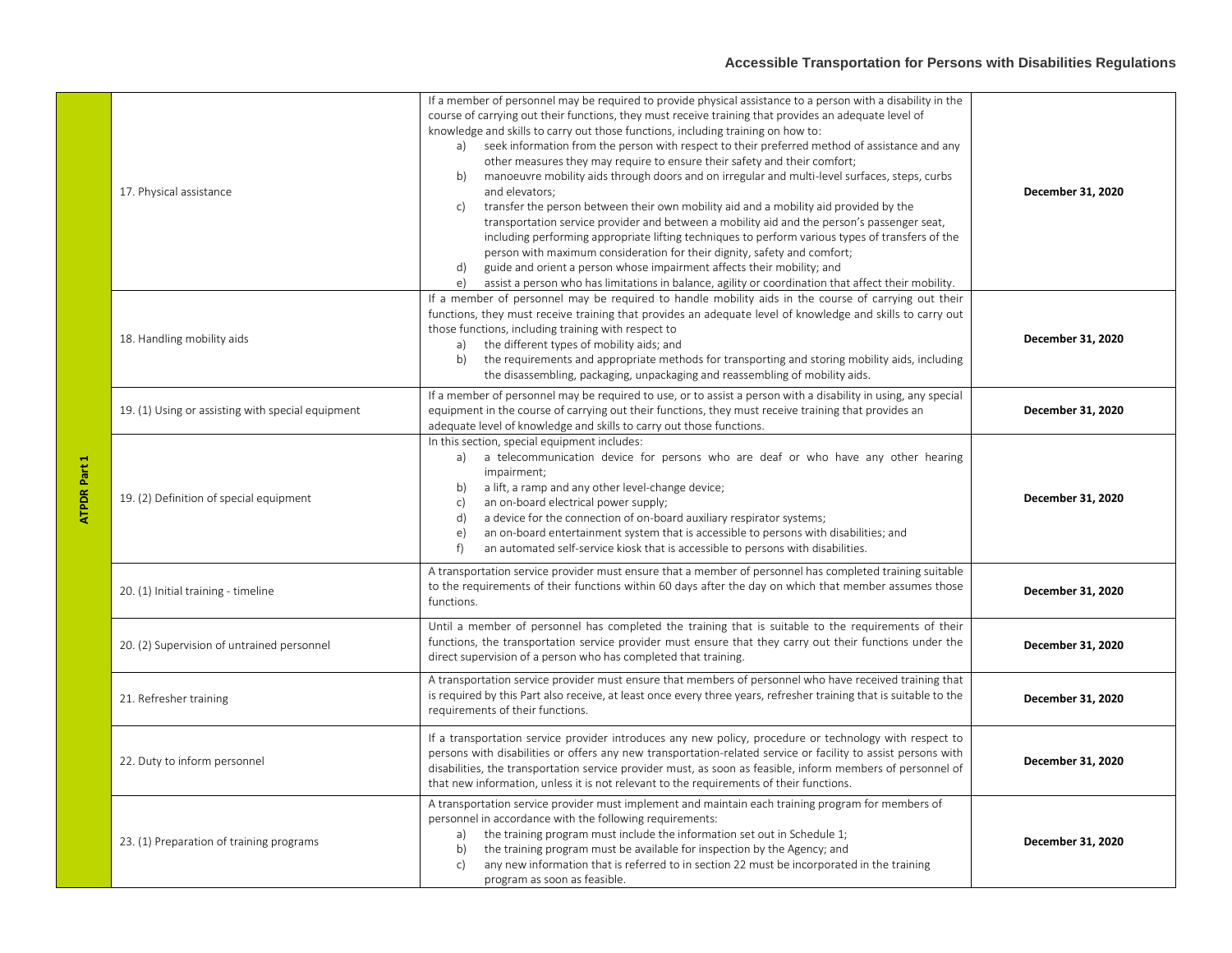| 23. (2) Consultation                                | A transportation service provider must consult persons with disabilities in the development of each<br>training program and the principal teaching methods.                                                                                                                                                                                                                                                                                                                                                                                                                                                                                                                                                                                                                                                                 | December 31, 2020 |
|-----------------------------------------------------|-----------------------------------------------------------------------------------------------------------------------------------------------------------------------------------------------------------------------------------------------------------------------------------------------------------------------------------------------------------------------------------------------------------------------------------------------------------------------------------------------------------------------------------------------------------------------------------------------------------------------------------------------------------------------------------------------------------------------------------------------------------------------------------------------------------------------------|-------------------|
| 23. (3) Information about training program          | A transportation service provider must, as soon as feasible, make available any information about a<br>training program that is set out in Schedule 1, except any personal information or confidential business<br>information, to any person who requests that information.                                                                                                                                                                                                                                                                                                                                                                                                                                                                                                                                                | December 31, 2020 |
| Requirements Applicable to Terminal Operators       | This Division applies to every terminal operator who is the owner, operator or lessee of an airport that is located in the national capital or a<br>provincial capital or where at least 200,000 passengers enplaned and deplaned during each of the two proceeding calendar years:                                                                                                                                                                                                                                                                                                                                                                                                                                                                                                                                         |                   |
| 215. Communication of information                   | A terminal operator must publish, including on its website, information about the services or facilities<br>available at the terminal for persons with disabilities, including information about<br>the curbside zone, including where the curbside zone is located and how to request assistance<br>a)<br>to or from the curbside zone;<br>ground transportation from the terminal that is accessible to persons with disabilities, including<br>b)<br>whether a vehicle that is capable of carrying a non-folding or non-collapsible mobility aid is<br>available;<br>the location of designated areas for service dogs to relieve themselves;<br>c)<br>d)<br>transportation between facilities within a terminal that is accessible to persons with disabilities;<br>and<br>wheelchair and electric cart services.<br>e) | June 25, 2020     |
| 216. (1) Assistance for persons with disabilities   | A terminal operator must, on the request of aperson with a disability, provide the following services to the<br>person without delay: (a) assisting the person with their baggage or assisting with a wheelchair, including by<br>providing a wheelchair if needed by the person; (b) assisting the person to proceed between the general<br>public area and the curbside zone; and(c) assisting the person to proceed between the curbside zone and<br>the check-in area or, if there is no check-in area, between the curbside zone and a representative of a carrier.                                                                                                                                                                                                                                                    | December 31, 2020 |
| 216. (2) Exception                                  | However, a terminal operator is not required to provide a person with any assistance referred to in<br>subsection (1) if a carrier is already providing that person with that assistance.                                                                                                                                                                                                                                                                                                                                                                                                                                                                                                                                                                                                                                   | June 25, 2020     |
| 217. (1) Service provider for ground transportation | If a terminal operator enters into an agreement or arrangement with any service provider for the provision<br>of ground transportation from the terminal, including by taxi, limousine, bus or rental vehicle, the terminal<br>operator must ensure that the service provider provides transportation that is accessible to persons who<br>are travelling with a mobility aid or any other assistive device or with a service dog, including transportation<br>with vehicles that are capable of carrying non-folding or non-collapsible mobility aids.                                                                                                                                                                                                                                                                     | June 25, 2020     |
| 217. (2) Rental vehicles                            | If a terminal operator enters into an agreement or arrangement with any service provider for the provision<br>of rental vehicles from the terminal, the terminal operator must ensure that the service provider provides<br>rental vehicles that are equipped with hand-control systems.                                                                                                                                                                                                                                                                                                                                                                                                                                                                                                                                    | June 25, 2020     |
| 226. Seats                                          | Terminal must have:<br>seats that are located along paths of travel at regular intervals of approximately 30 m; and<br>a)<br>in every boarding area, designated priority seats for persons with disabilities that<br>b)<br>are located so as to be close to members of personnel who are stationed at the<br>i.<br>boarding gate,<br>are located so as to permit them to view screens or other boards that display<br>ii.<br>information relating to departures or gate or track assignments, and<br>are marked with signage that specifies that persons with disabilities have priority<br>iii.<br>access.                                                                                                                                                                                                                 | June 25, 2020     |
| 227. (1) Designated relief area                     | A designated area for service dogs to relieve themselves must:<br>be identified by tactile and Braille signage; and<br>a)<br>b)<br>be cleaned and maintained on a regular basis.                                                                                                                                                                                                                                                                                                                                                                                                                                                                                                                                                                                                                                            | December 31, 2020 |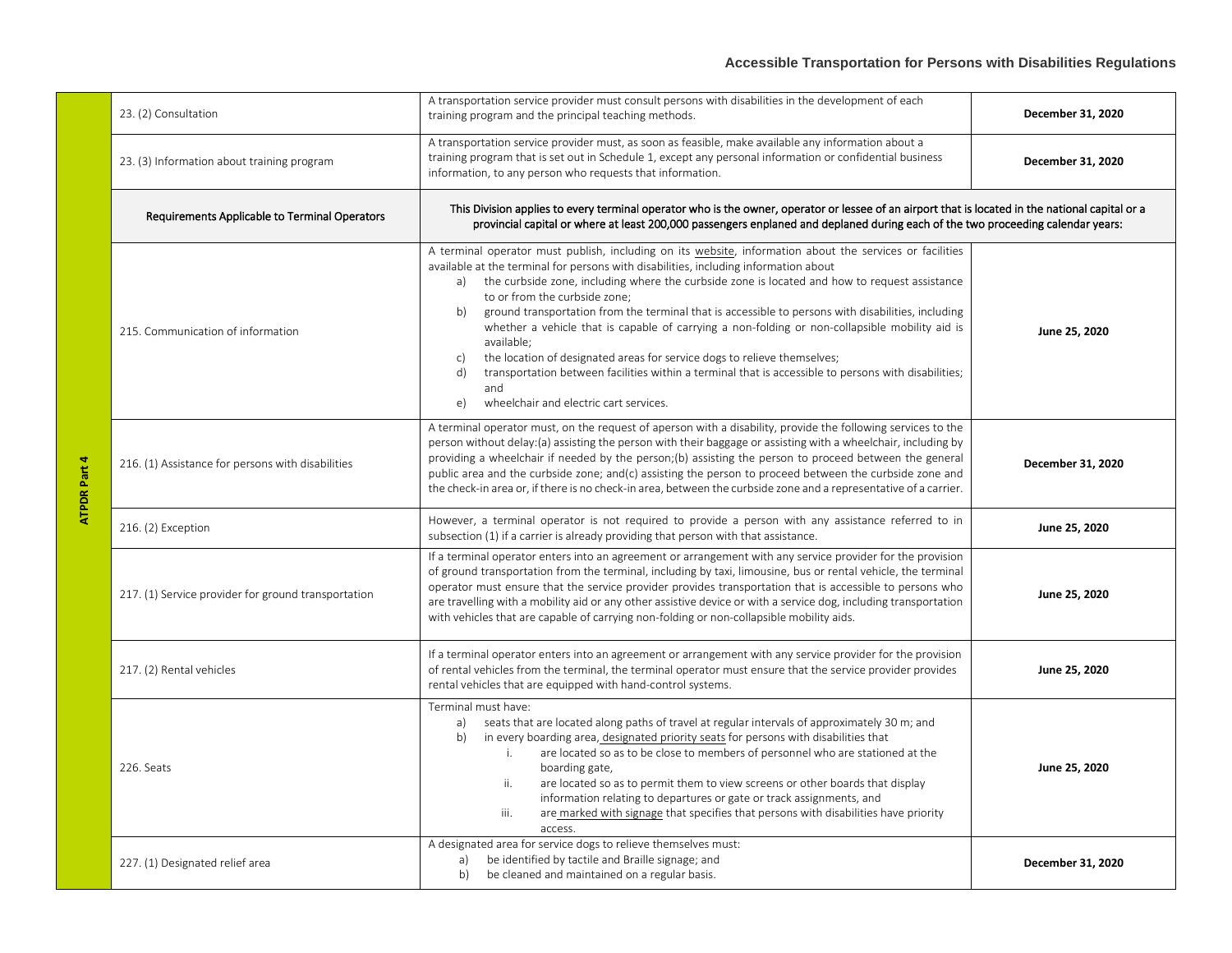| ATPDR Part 4 | 227. (2) Signage                                                       | The terminal must have signage that indicates the direction to follow in order to access a designated relief<br>area for service dogs.                                                                                                                                                                                                                                                                                                                                                                                                                                                                                                                                                                                                                     | December 31, 2020 |
|--------------|------------------------------------------------------------------------|------------------------------------------------------------------------------------------------------------------------------------------------------------------------------------------------------------------------------------------------------------------------------------------------------------------------------------------------------------------------------------------------------------------------------------------------------------------------------------------------------------------------------------------------------------------------------------------------------------------------------------------------------------------------------------------------------------------------------------------------------------|-------------------|
|              | 227. (3) Designated relief area outside terminal                       | A terminal must have a designated area for service dogs to relieve themselves that is located outside of the<br>terminal and that a person with a disability may reach from the terminal by means of a path of travel that is<br>accessible to persons with disabilities.                                                                                                                                                                                                                                                                                                                                                                                                                                                                                  | December 31, 2020 |
|              | 231. (1) Maintenance                                                   | A terminal or any related facility that is subject to any requirement under this Division - including a shuttle<br>bus or a light-rail train that operates between any facilities of a terminal — must be in good working order<br>and properly maintained.                                                                                                                                                                                                                                                                                                                                                                                                                                                                                                | June 25, 2020     |
|              | 231. (2) Repairs                                                       | If any facilities that are referred to in subsection (1), including any amenities or equipment used in those<br>facilities, are not in good working order, they must be repaired as soon as possible and, until they are<br>repaired, measures must be taken that will result in a substantially equivalent or greater level of accessibility<br>for persons with disabilities.                                                                                                                                                                                                                                                                                                                                                                            | June 25, 2020     |
|              | Requirements Applicable to Terminal Operators                          |                                                                                                                                                                                                                                                                                                                                                                                                                                                                                                                                                                                                                                                                                                                                                            |                   |
|              | 225. (1) Wheelchairs                                                   | A terminal must have wheelchairs available for use by passengers in a number that is sufficient to<br>accommodate the number of persons with disabilities who are likely to use them at any one time.                                                                                                                                                                                                                                                                                                                                                                                                                                                                                                                                                      | June 25, 2021     |
|              | 225. (2) Requirement                                                   | A wheelchair that is available for use by passengers at a terminal must have:<br>footrests and wheel locks; and<br>a)<br>in the case of a wheelchair used for boarding,<br>b)<br>movable armrests and an occupant restraint device, and<br>i.<br>a backrest of a height that permits the person using the wheelchair to be safely and<br>ii.<br>easily transferred to and from a seat.                                                                                                                                                                                                                                                                                                                                                                     | June 25, 2021     |
|              | 227. (4) Designated relief area, Direct access from<br>restricted area | A terminal must have a designated area for service dogs to relieve themselves that a person with a disability<br>may reach, from the area of the terminal into which access is strictly controlled, by means of a path of travel<br>that is accessible to persons with disabilities and that does not require the person to exit and re-enter that<br>area.                                                                                                                                                                                                                                                                                                                                                                                                | June 25, 2021     |
|              | Automated self-service kiosks                                          |                                                                                                                                                                                                                                                                                                                                                                                                                                                                                                                                                                                                                                                                                                                                                            |                   |
| ATPDR Part 1 | 11. Automated self-service kiosks                                      | If a transportation service provider owns, operates or controls the hardware components of an automated<br>self-service kiosk that is available for public use in a terminal, or owns, operates or controls the software<br>components of such a kiosk, the transportation service provider must ensure that the hardware components<br>or the software components, as the case may be, meet the requirements set out in clauses 1.4 and 3 to 7<br>and Annexes B and C, excluding the notes accompanying those clauses, of the National Standard of Canada<br>CAN/CSAB651.2-07 (R2017), entitled Accessible design for self-service interactive devices, published in<br>January 2007 by the Canadian Standards Association, as amended from time to time. | June 25, 2022     |
|              | Requirements                                                           | If a transportation service provider owns, operates or controls the hardware components of an automated<br>self-service kiosk referred to in subsection (1), the transportation service provider must ensure that the kiosk<br>is visually and tactilely discernible by an International Symbol of Access that is affixed to the front of it.                                                                                                                                                                                                                                                                                                                                                                                                              | June 25, 2022     |
|              | 12. Temporary application                                              | For a period of two years beginning on the day on which this section comes into force, if a transportation<br>service provider owns, operates or controls the hardware components of an automated self-service kiosk<br>that is available for public use in a terminal and meets the requirements of section 11, that kiosk must be<br>marked with signage that specifies that persons with disabilities have priority access.                                                                                                                                                                                                                                                                                                                             | June 25, 2022     |
|              | 13. Assistance with use                                                | transportation service provider must, on the request of a person with a disability, assist the person, without<br>delay, to use any automated self-service kiosk referred to in section 11.                                                                                                                                                                                                                                                                                                                                                                                                                                                                                                                                                                | June 25, 2022     |
|              | 14. Self serve kiosks                                                  | A transportation service provider must ensure that any automated self-service kiosk referred to in section<br>11 is in good working order and is properly maintained.                                                                                                                                                                                                                                                                                                                                                                                                                                                                                                                                                                                      | June 25, 2022     |